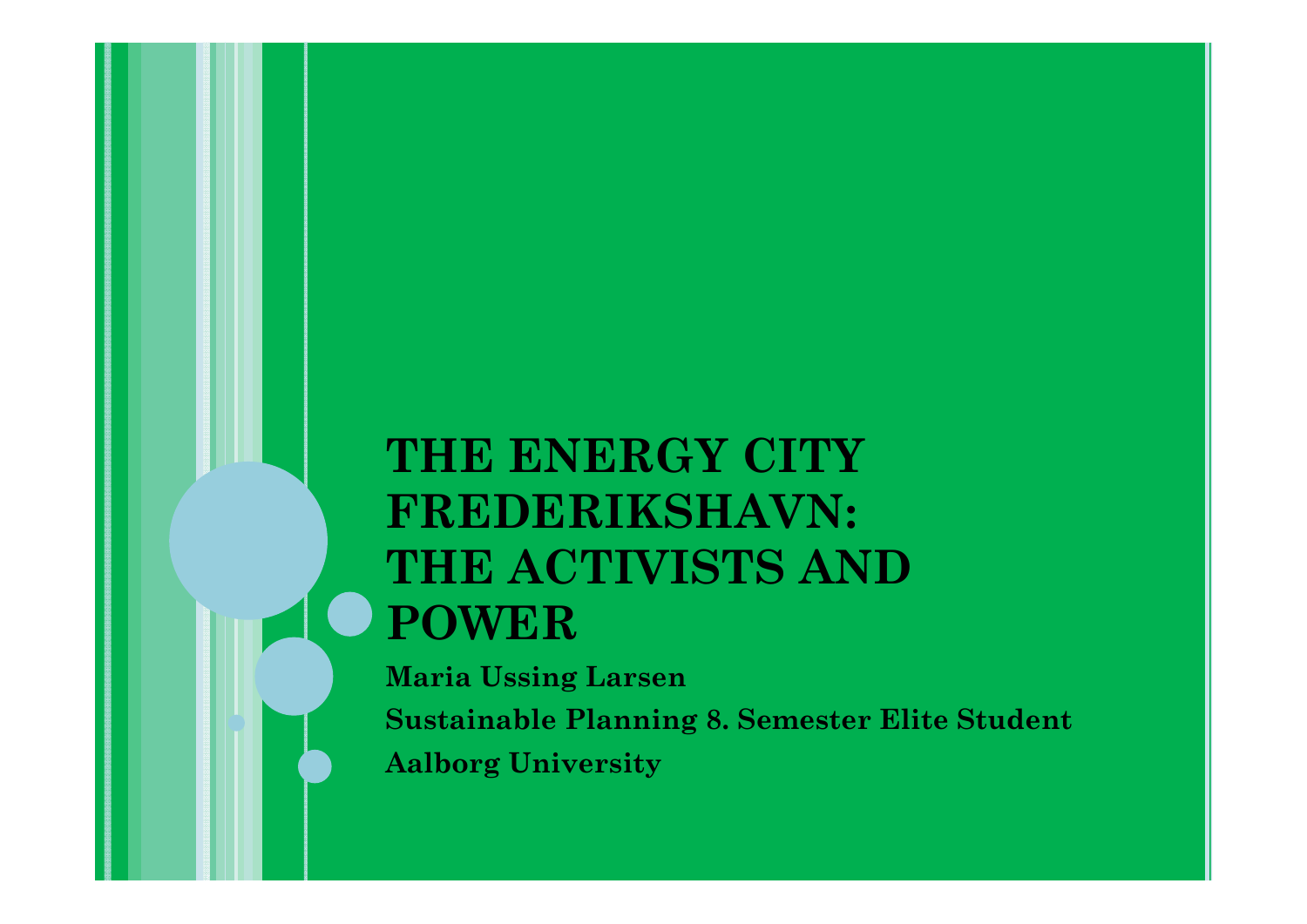### INTRO

- Case: Frederikshavn a coastal city north of Aalborg.
	- The municipality created the Energy City Frederikshavn.
	- The goal of the Energy City: 100 percent renewable energy in 2015.
- The Energy City wants to involve their citizens in achieving the goal.
	- The Energy City created a public participation program: "The Energy City Activists"
	- The project investigates the Energy City Activists and the display of power.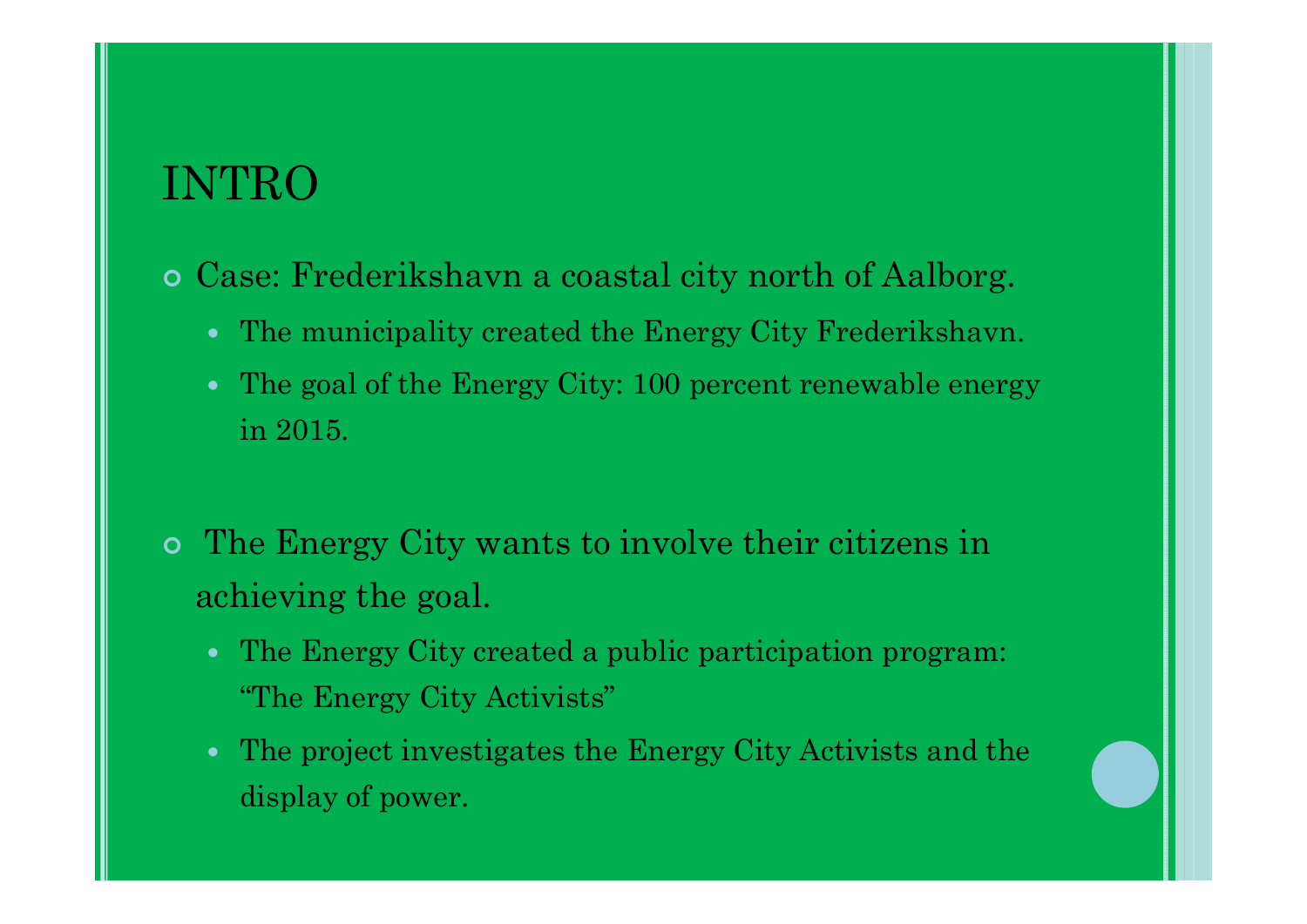### COLLECTED EMPIRICAL DATA

#### Interviews of:

- An Energy City Activist
- The Energy City Communications Coordinator
- The Mayor of Frederikshavn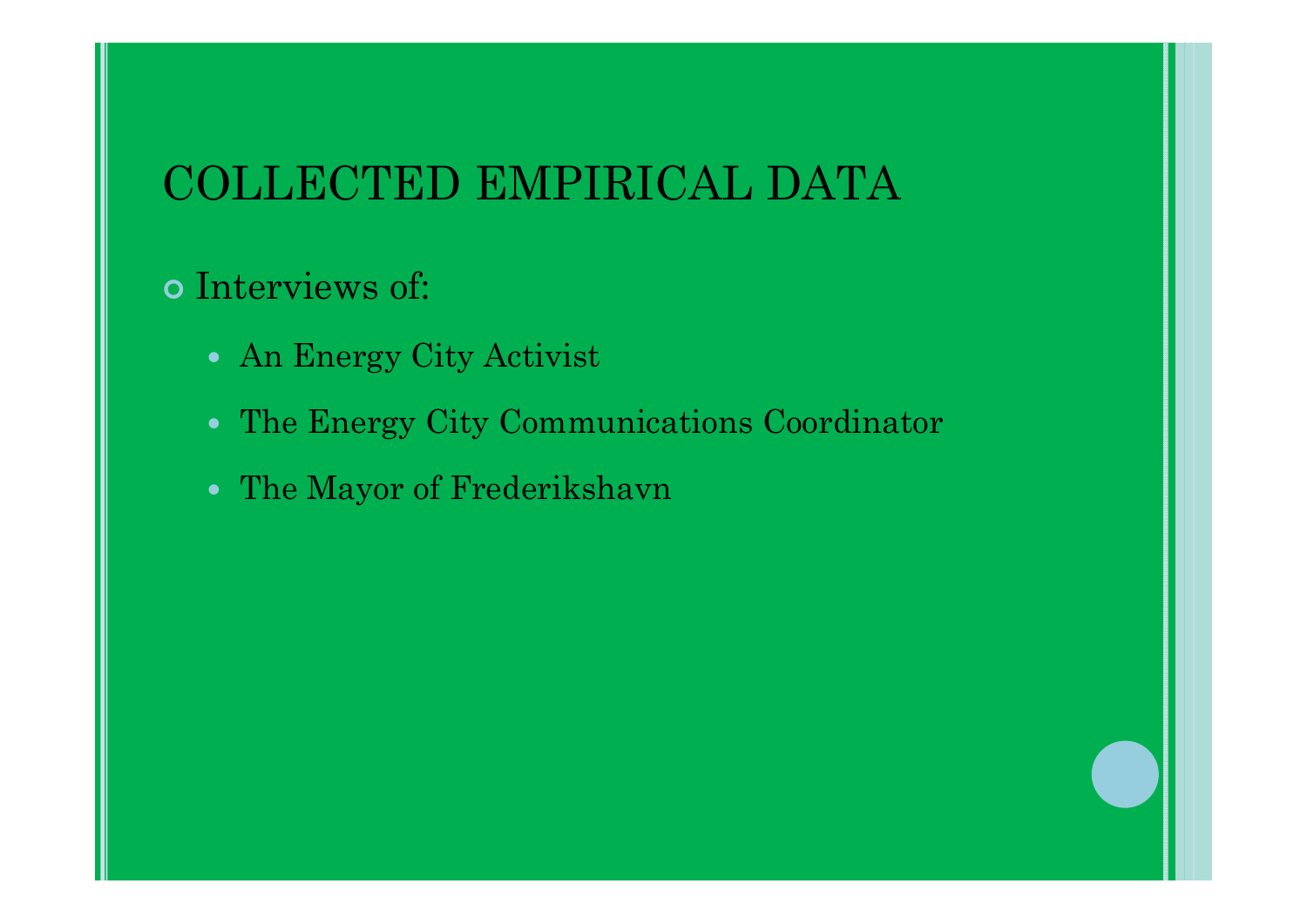## THE ENERGY CITY ACTIVISTS SEEN AS PUBLIC PARTICIPATION

- The Energy City Activists are still active.
- Deadline: the Energy Week October 2009.
- o Key words for the public participation:
	- Openness
	- Shaping along the way
	- Intention: share responsibility and power between the Energy City Activists and the Energy City
- On the ladder of public participation from Arnstein (1969) the Energy City Activists can be categorised as a type of delegated power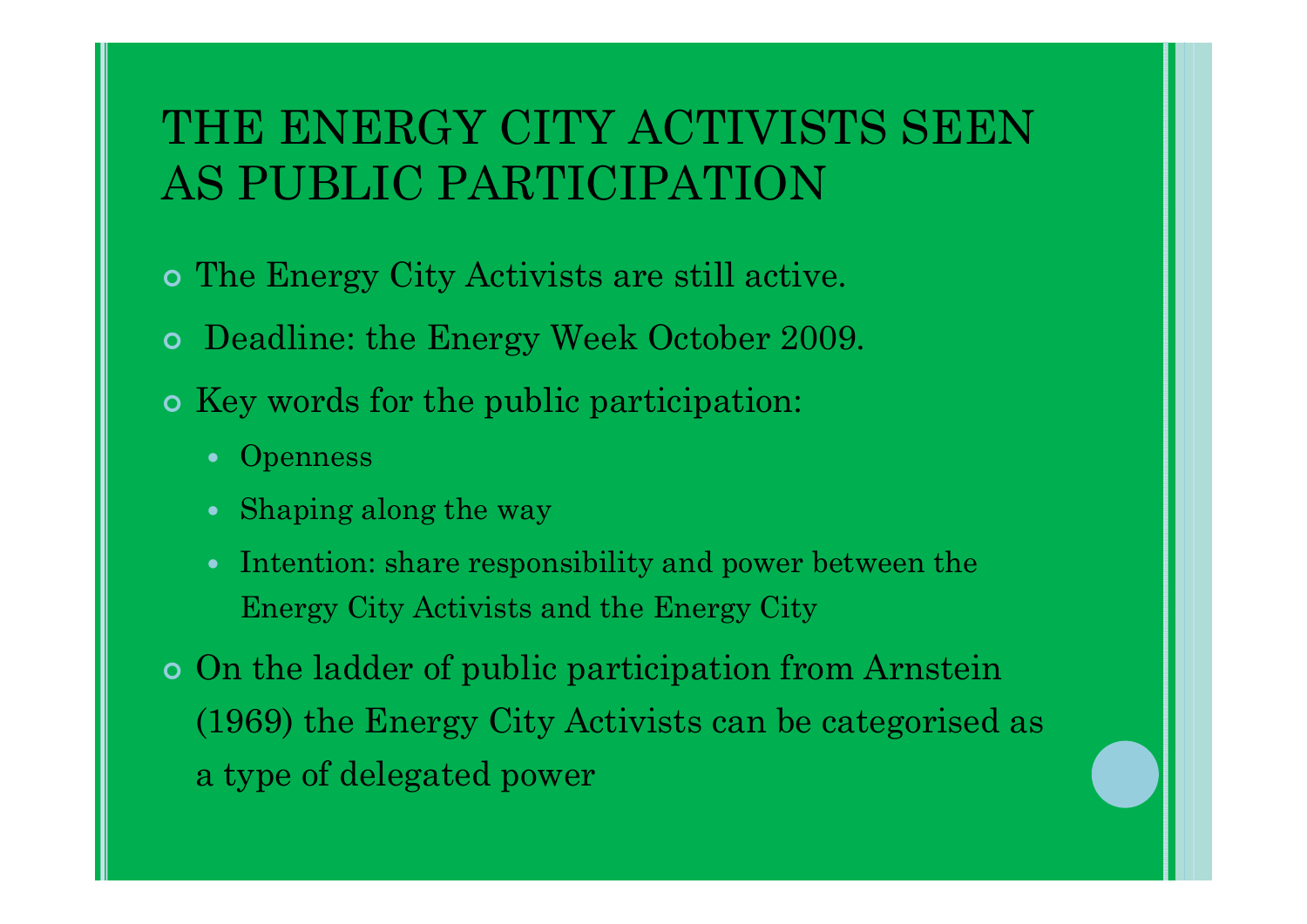## POWER AND THE ENERGY CITY ACTIVISTS

- The Seven Ways of Power by Haugaard (2003)
- 1. Power created by social order the structures:
	- The Energy City Activists as a group
	- The Energy City as organisers
	- DONG Energy: primary investor ("power over"– concept)
	- The global responsibility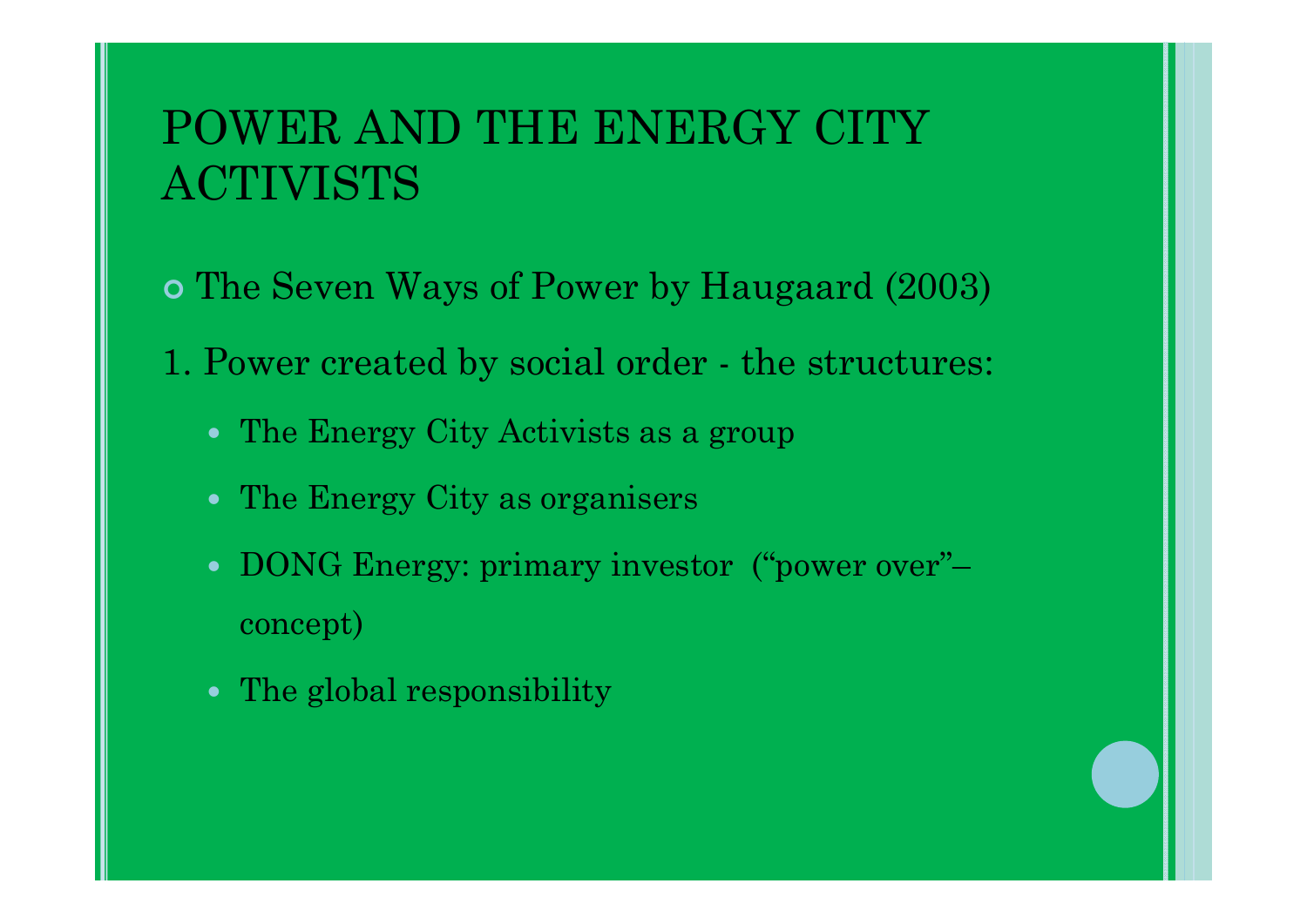2. Power created by system bias - the agenda:

- In the beginning it was broad and open.
- Along the way it was narrowed down.

- 3. Power created by systems of thought the transition:
	- From fossil fuels to renewable energy: both technology and attitude need to be changed.
	- 100 percent renewable energy in 2015 : a steering goal?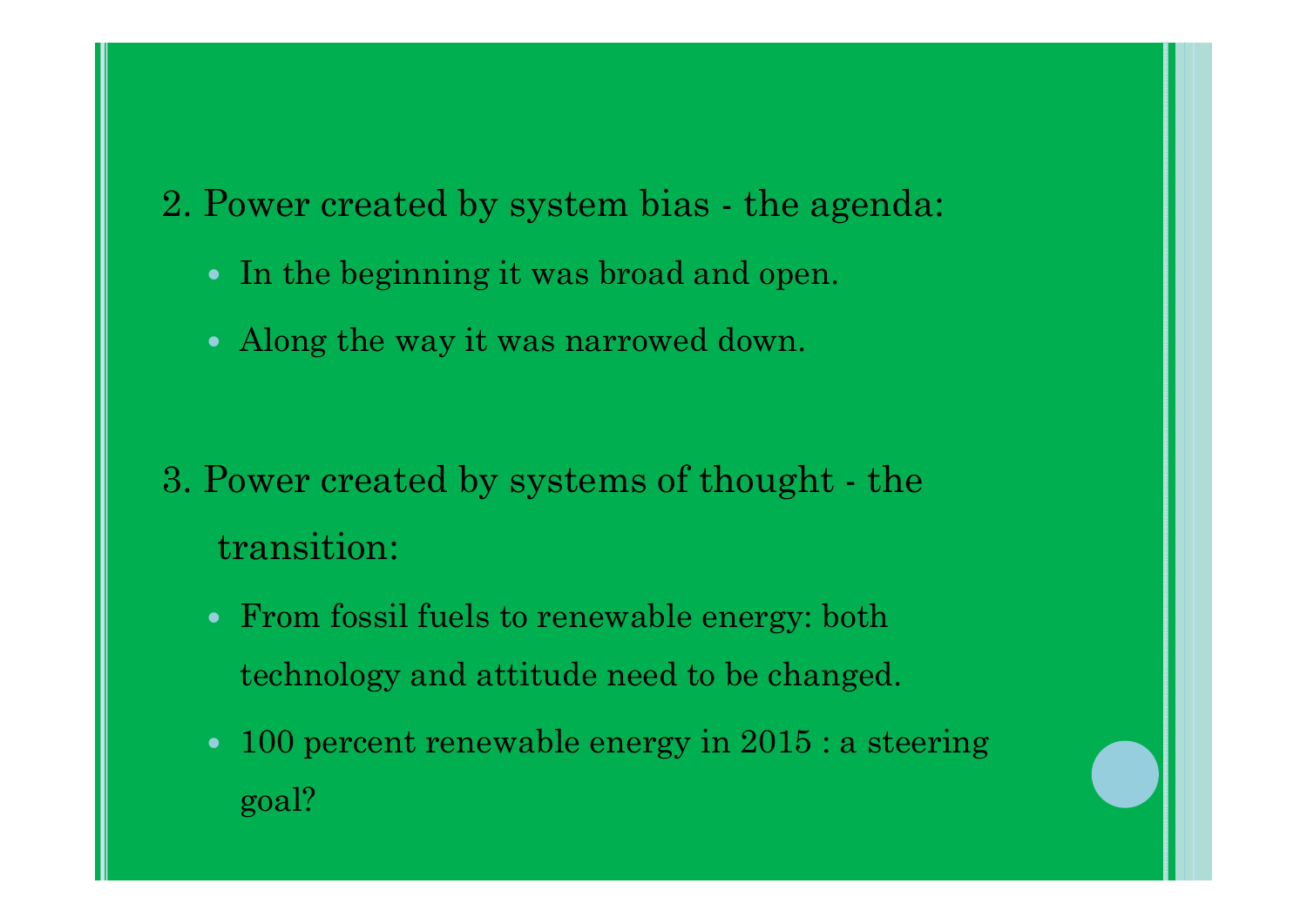- 4. Power created by tacit knowledge energy conservation:
	- The interviewed activist is enthusiastic about making habits discursive and changing habits.
	- The mayor thinks it is not the main focus.
	- Energy conservation is integrated in the business plan of the Energy City (contradictory).

- 5. Power created by reification science:
	- Climate change is reified through science  $\rightarrow$ technological solutions.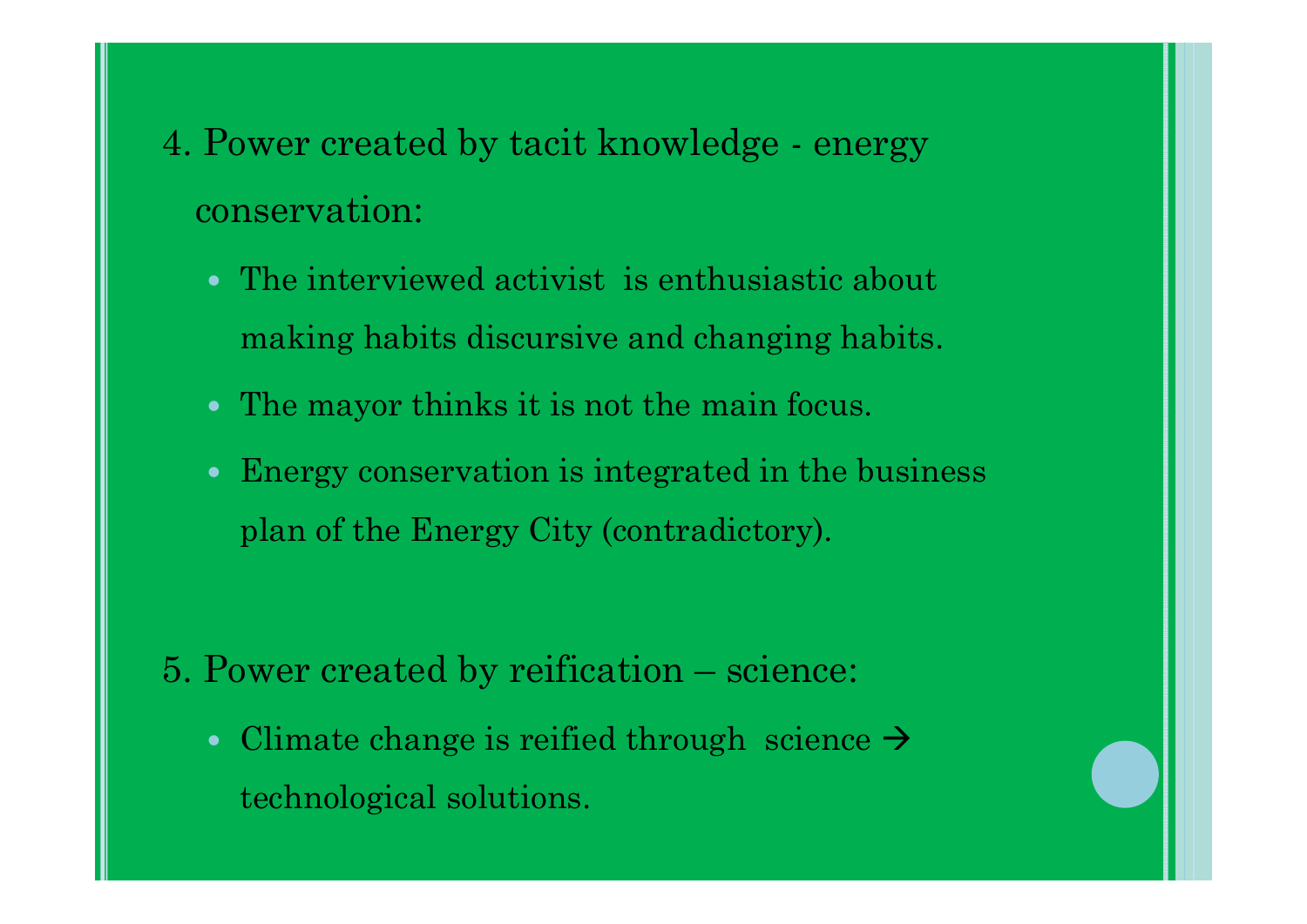- 6. Power created by discipline the meetings:
	- Interaction among the activists: some are dominating.
	- The organisers from the Energy City see themselves as supervisors not controllers.

- 7. Coercion: peaceful activists
	- The Energy City Activists have peaceful intentions.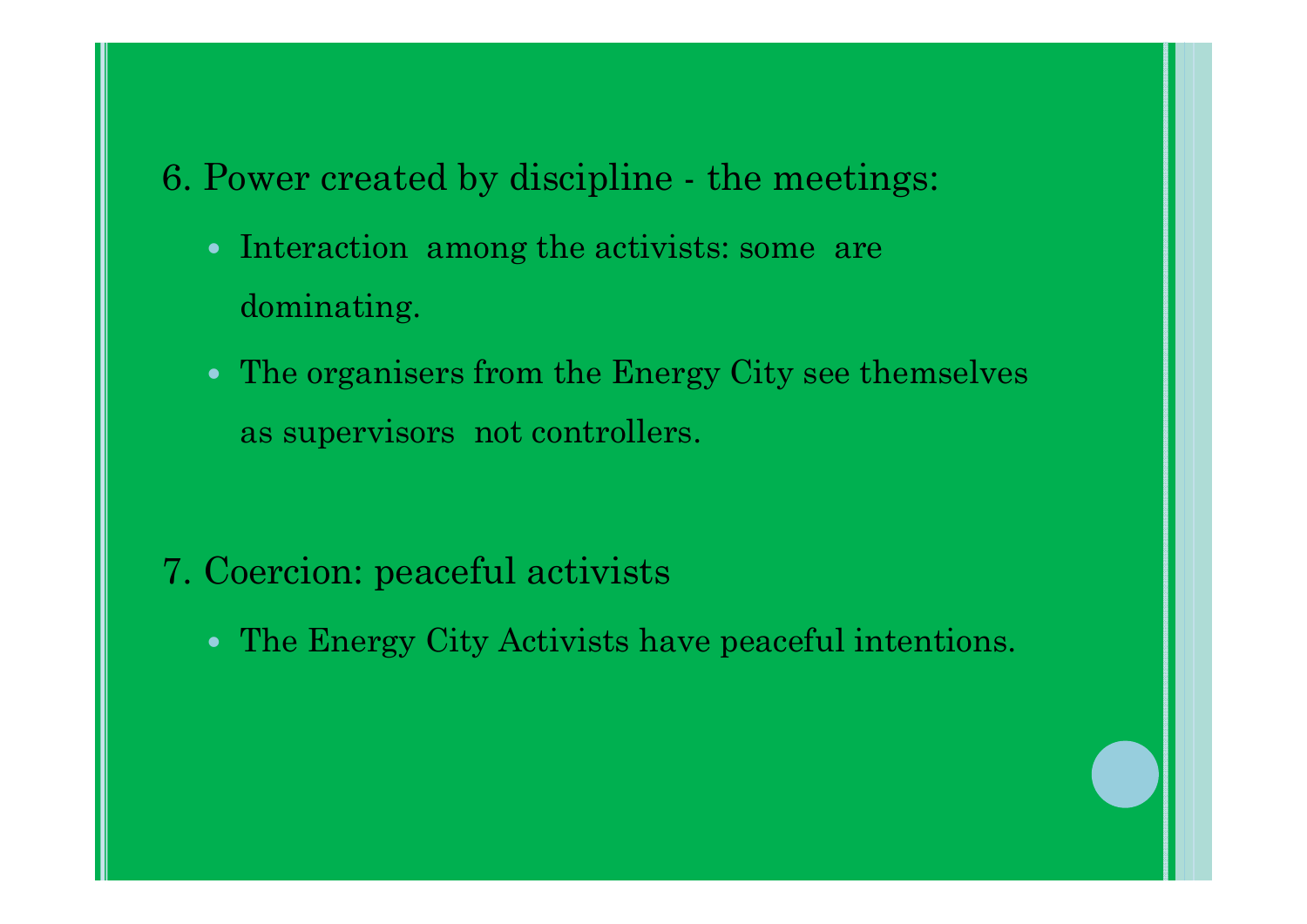## EVALUATION AND FUTURE PERSPECTIVES

- What could be done differently?
	- What would it lead to if the structures around the meetings were sharper defined?
	- Would it be beneficial with a clear goal from the beginning?
- The number of activists has fallen from 50 to around 10.
- The question is: will the remaining activists carry on the whole way through the Energy Week?